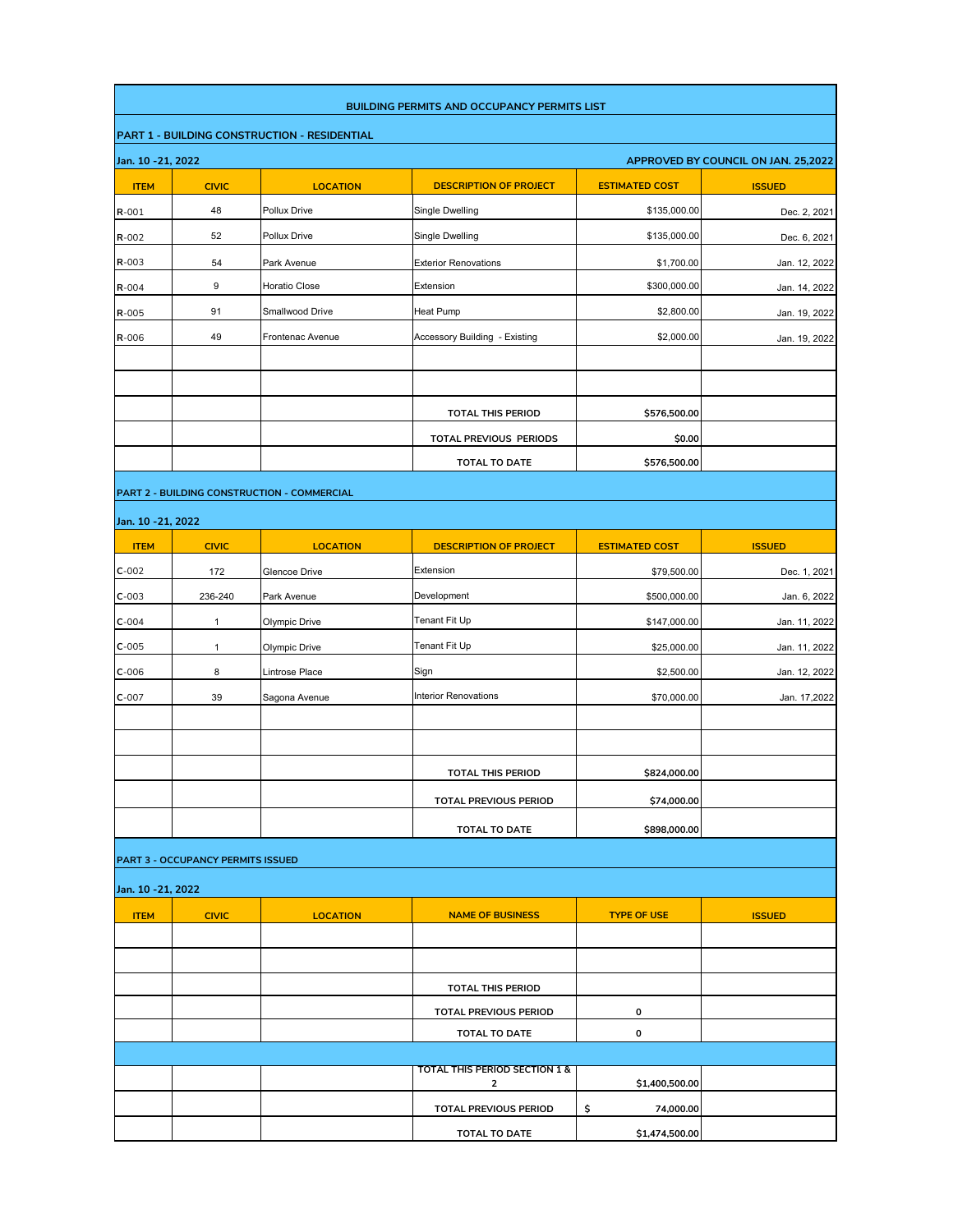|                  |                                                         |                                             | <b>BUILDING PERMITS AND OCCUPANCY PERMITS LIST</b> |                       |               |  |  |  |  |
|------------------|---------------------------------------------------------|---------------------------------------------|----------------------------------------------------|-----------------------|---------------|--|--|--|--|
|                  | PART 1 - BUILDING CONSTRUCTION - RESIDENTIAL            |                                             |                                                    |                       |               |  |  |  |  |
|                  | Jan. 4 - 7, 2022<br>APPROVED BY COUNCIL ON JAN. 11,2022 |                                             |                                                    |                       |               |  |  |  |  |
| <b>ITEM</b>      | <b>CIVIC</b>                                            | <b>LOCATION</b>                             | <b>DESCRIPTION OF PROJECT</b>                      | <b>ESTIMATED COST</b> | <b>ISSUED</b> |  |  |  |  |
|                  |                                                         |                                             |                                                    |                       |               |  |  |  |  |
|                  |                                                         |                                             |                                                    |                       |               |  |  |  |  |
|                  |                                                         |                                             |                                                    |                       |               |  |  |  |  |
|                  |                                                         |                                             |                                                    |                       |               |  |  |  |  |
|                  |                                                         |                                             |                                                    |                       |               |  |  |  |  |
|                  |                                                         |                                             |                                                    |                       |               |  |  |  |  |
|                  |                                                         |                                             |                                                    |                       |               |  |  |  |  |
|                  |                                                         |                                             |                                                    |                       |               |  |  |  |  |
|                  |                                                         |                                             |                                                    |                       |               |  |  |  |  |
|                  |                                                         |                                             | <b>TOTAL THIS PERIOD</b>                           | \$0.00                |               |  |  |  |  |
|                  |                                                         |                                             | TOTAL PREVIOUS PERIOD                              | \$0.00                |               |  |  |  |  |
|                  |                                                         |                                             | <b>TOTAL TO DATE</b>                               | \$0.00                |               |  |  |  |  |
|                  |                                                         | PART 2 - BUILDING CONSTRUCTION - COMMERCIAL |                                                    |                       |               |  |  |  |  |
| Jan. 4 - 7, 2022 |                                                         |                                             |                                                    |                       |               |  |  |  |  |
| <b>ITEM</b>      |                                                         |                                             |                                                    |                       |               |  |  |  |  |
|                  |                                                         |                                             |                                                    |                       |               |  |  |  |  |
|                  | <b>CIVIC</b>                                            | <b>LOCATION</b><br>Commonwealth Avenue      | <b>DESCRIPTION OF PROJECT</b><br>Fire Restoration  | <b>ESTIMATED COST</b> | <b>ISSUED</b> |  |  |  |  |
| $C-001$          | 6                                                       |                                             |                                                    | \$74,000.00           | Jan. 4, 2022  |  |  |  |  |
|                  |                                                         |                                             |                                                    |                       |               |  |  |  |  |
|                  |                                                         |                                             |                                                    |                       |               |  |  |  |  |
|                  |                                                         |                                             | <b>TOTAL THIS PERIOD</b>                           | \$74,000.00           |               |  |  |  |  |
|                  |                                                         |                                             | TOTAL PREVIOUS PERIOD                              |                       |               |  |  |  |  |
|                  |                                                         |                                             |                                                    | \$0.00                |               |  |  |  |  |
|                  |                                                         |                                             | TOTAL TO DATE                                      | \$74,000.00           |               |  |  |  |  |
|                  | <b>PART 3 - OCCUPANCY PERMITS ISSUED</b>                |                                             |                                                    |                       |               |  |  |  |  |
| Jan. 4 - 7, 2022 |                                                         |                                             |                                                    |                       |               |  |  |  |  |
| <b>ITEM</b>      | <b>CIVIC</b>                                            | <b>LOCATION</b>                             | <b>NAME OF BUSINESS</b>                            | <b>TYPE OF USE</b>    | <b>ISSUED</b> |  |  |  |  |
|                  |                                                         |                                             |                                                    |                       |               |  |  |  |  |
|                  |                                                         |                                             |                                                    |                       |               |  |  |  |  |
|                  |                                                         |                                             |                                                    |                       |               |  |  |  |  |
|                  |                                                         |                                             | <b>TOTAL THIS PERIOD</b>                           |                       |               |  |  |  |  |
|                  |                                                         |                                             | TOTAL PREVIOUS PERIOD                              |                       |               |  |  |  |  |
|                  |                                                         |                                             | TOTAL TO DATE                                      |                       |               |  |  |  |  |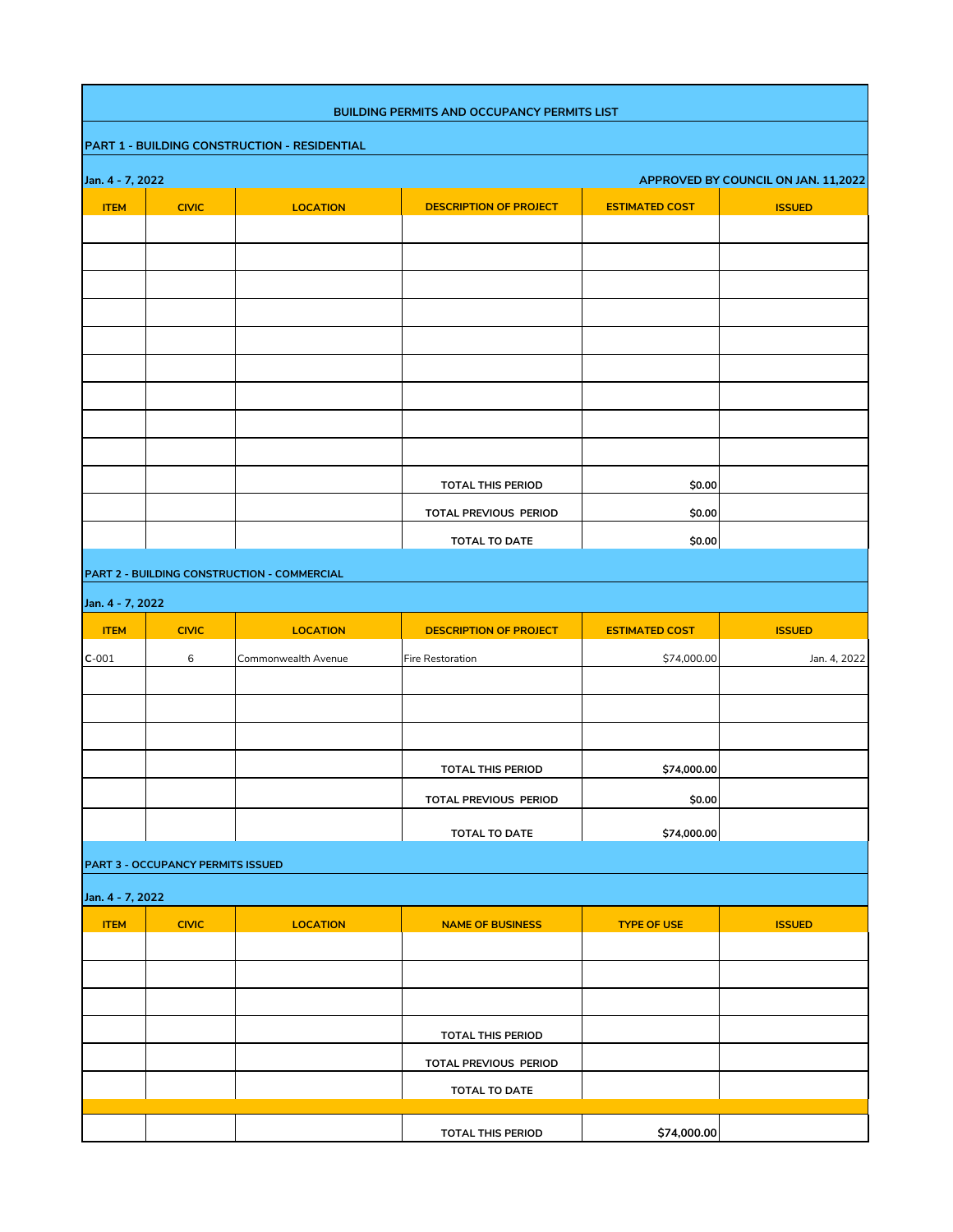|  | <b>TOTAL PREVIOUS PERIOD</b> |             |  |
|--|------------------------------|-------------|--|
|  | <b>TOTAL TO DATE</b>         | \$74,000,00 |  |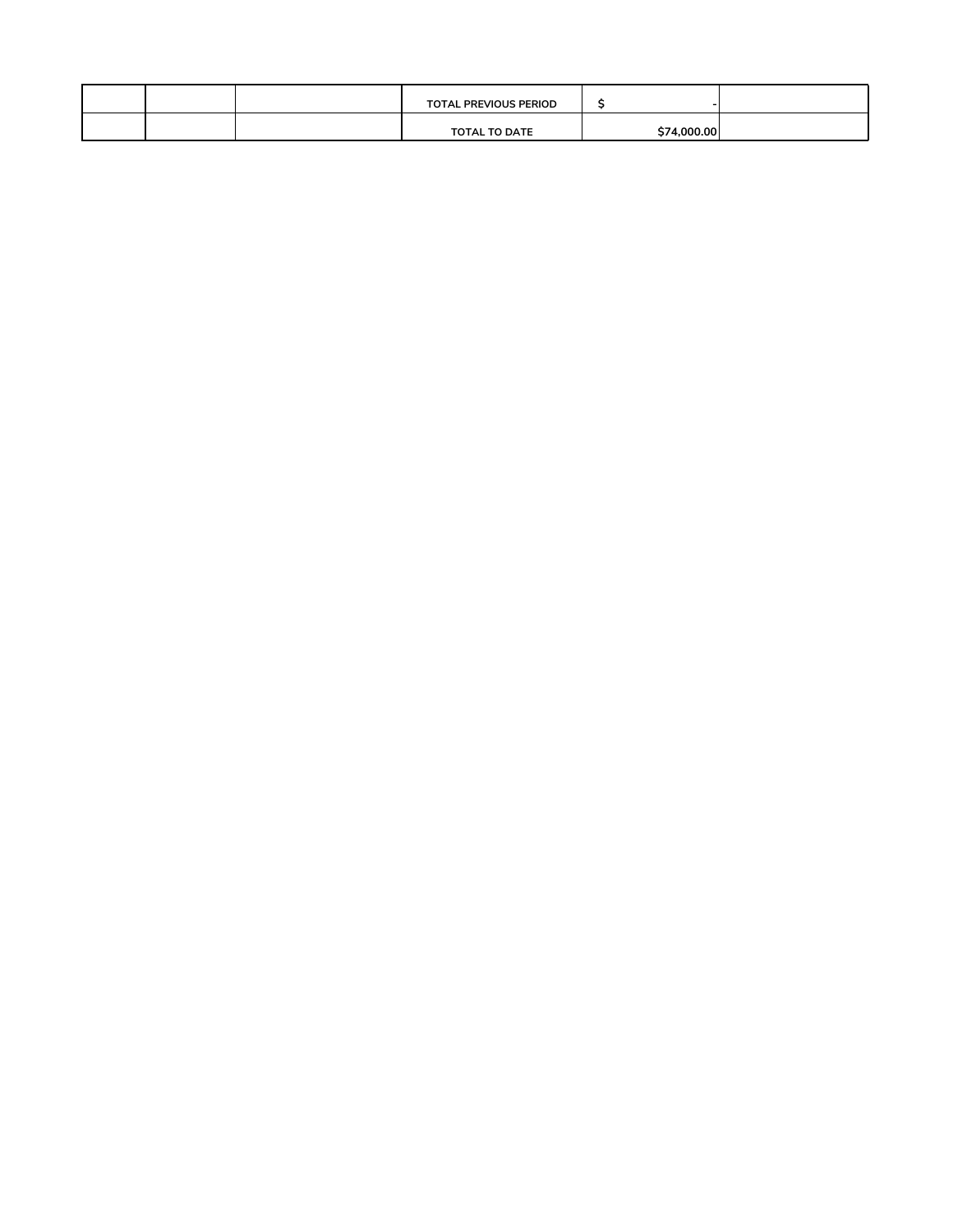|                         |                                          |                                                     | <b>BUILDING PERMITS AND OCCUPANCY PERMITS LIST</b> |                       |                                     |
|-------------------------|------------------------------------------|-----------------------------------------------------|----------------------------------------------------|-----------------------|-------------------------------------|
|                         |                                          | <b>PART 1 - BUILDING CONSTRUCTION - RESIDENTIAL</b> |                                                    |                       |                                     |
| Jan. 24 - Feb. 11, 2022 |                                          |                                                     |                                                    |                       | APPROVED BY COUNCIL ON FEB.15, 2022 |
| <b>ITEM</b>             | <b>CIVIC</b>                             | <b>LOCATION</b>                                     | <b>DESCRIPTION OF PROJECT</b>                      | <b>ESTIMATED COST</b> | <b>ISSUED</b>                       |
| R-007                   | 15                                       | Badger Place                                        | Single Dwelling                                    | \$340,000.00          | Dec. 10, 2021                       |
| R-008                   | 10                                       | Badger Place                                        | Single Dwelling                                    | \$440,000.00          | Jan. 18, 2022                       |
| R-009                   | 22                                       | Donovan Street                                      | <b>Exterior Renovations</b>                        | \$5,000.00            | Jan. 19, 2022                       |
| $R - 010$               | $\sqrt{5}$                               | Aspenwood Place                                     | <b>Exterior Renovations</b>                        | \$2,200.00            | Jan. 21, 2022                       |
| $R - 011$               | 22                                       | <b>Edwards Place</b>                                | <b>Interior Renovations</b>                        | \$3,000.00            | Jan. 25, 2022                       |
| $R - 012$               | $\overline{7}$                           | <b>Westminster Drive</b>                            | <b>Interior Renovations</b>                        | \$6,000.00            | Jan. 26, 2022                       |
| $R - 013$               | 32                                       | Munden Drive                                        | <b>Stairwell Enclosure</b>                         | \$8,000.00            | Jan. 27, 2022                       |
| $R - 014$               | 13                                       | Firgreen Avenue                                     | Wheelchair Ramp                                    | \$1,000.00            | Feb.9, 2022                         |
|                         |                                          |                                                     | <b>TOTAL THIS PERIOD</b>                           | \$805,200.00          |                                     |
|                         |                                          |                                                     | TOTAL PREVIOUS PERIODS                             | \$576,500.00          |                                     |
|                         |                                          |                                                     |                                                    |                       |                                     |
|                         |                                          |                                                     | <b>TOTAL TO DATE</b>                               | \$1,381,700.00        |                                     |
| Jan. 24 - Feb. 11, 2022 |                                          |                                                     |                                                    |                       |                                     |
| <b>ITEM</b>             | <b>CIVIC</b>                             | <b>LOCATION</b>                                     | <b>DESCRIPTION OF PROJECT</b>                      | <b>ESTIMATED COST</b> | <b>ISSUED</b>                       |
| $C-008$                 | 13, 17, & 19                             | Commonwealth Avenue                                 | <b>Exterior Renovations</b>                        | \$30,000.00           | Jan. 20, 2022                       |
| $C-009$                 | 22                                       | Glencoe Drive                                       | Site Work - Grubbing                               | \$9,000.00            | Jan. 27, 2022                       |
| $C-010$                 | 10                                       | Gibson Drive                                        | Tenant Fit Up                                      | \$5,800.00            | Feb. 7, 2022                        |
|                         |                                          |                                                     |                                                    |                       |                                     |
|                         |                                          |                                                     |                                                    |                       |                                     |
|                         |                                          |                                                     | <b>TOTAL THIS PERIOD</b>                           | \$44,800.00           |                                     |
|                         |                                          |                                                     | TOTAL PREVIOUS PERIOD                              | \$898,000.00          |                                     |
|                         |                                          |                                                     | <b>TOTAL TO DATE</b>                               | \$942,800.00          |                                     |
|                         | <b>PART 3 - OCCUPANCY PERMITS ISSUED</b> |                                                     |                                                    |                       |                                     |
| Jan. 24 - Feb. 11, 2022 |                                          |                                                     |                                                    |                       |                                     |
| <b>ITEM</b>             | <b>CIVIC</b>                             | <b>LOCATION</b>                                     | <b>NAME OF BUSINESS</b>                            | <b>TYPE OF USE</b>    | <b>ISSUED</b>                       |
| $O - 001$               | 19                                       | Dundee Avenue                                       | <b>GEMTEC</b>                                      | Office                | Jan. 12, 2022                       |
| $O - 002$               | 1090                                     | <b>Topsail Road</b>                                 | 9084975 Canada Inc                                 | Office                | Jan . 28, 2022                      |
| $O - 003$               | 1144                                     | Topsail Road                                        | Eastern Health                                     | Office/Clinic         | Feb. 2, 2022                        |
|                         |                                          |                                                     |                                                    |                       |                                     |
|                         |                                          |                                                     |                                                    |                       |                                     |
|                         |                                          |                                                     | <b>TOTAL THIS PERIOD</b>                           | з                     |                                     |
|                         |                                          |                                                     | <b>TOTAL PREVIOUS PERIOD</b>                       | 0                     |                                     |
|                         |                                          |                                                     | <b>TOTAL TO DATE</b>                               | з                     |                                     |
|                         |                                          |                                                     |                                                    |                       |                                     |
|                         |                                          |                                                     | <b>TOTAL THIS PERIOD</b>                           | \$850,000.00          |                                     |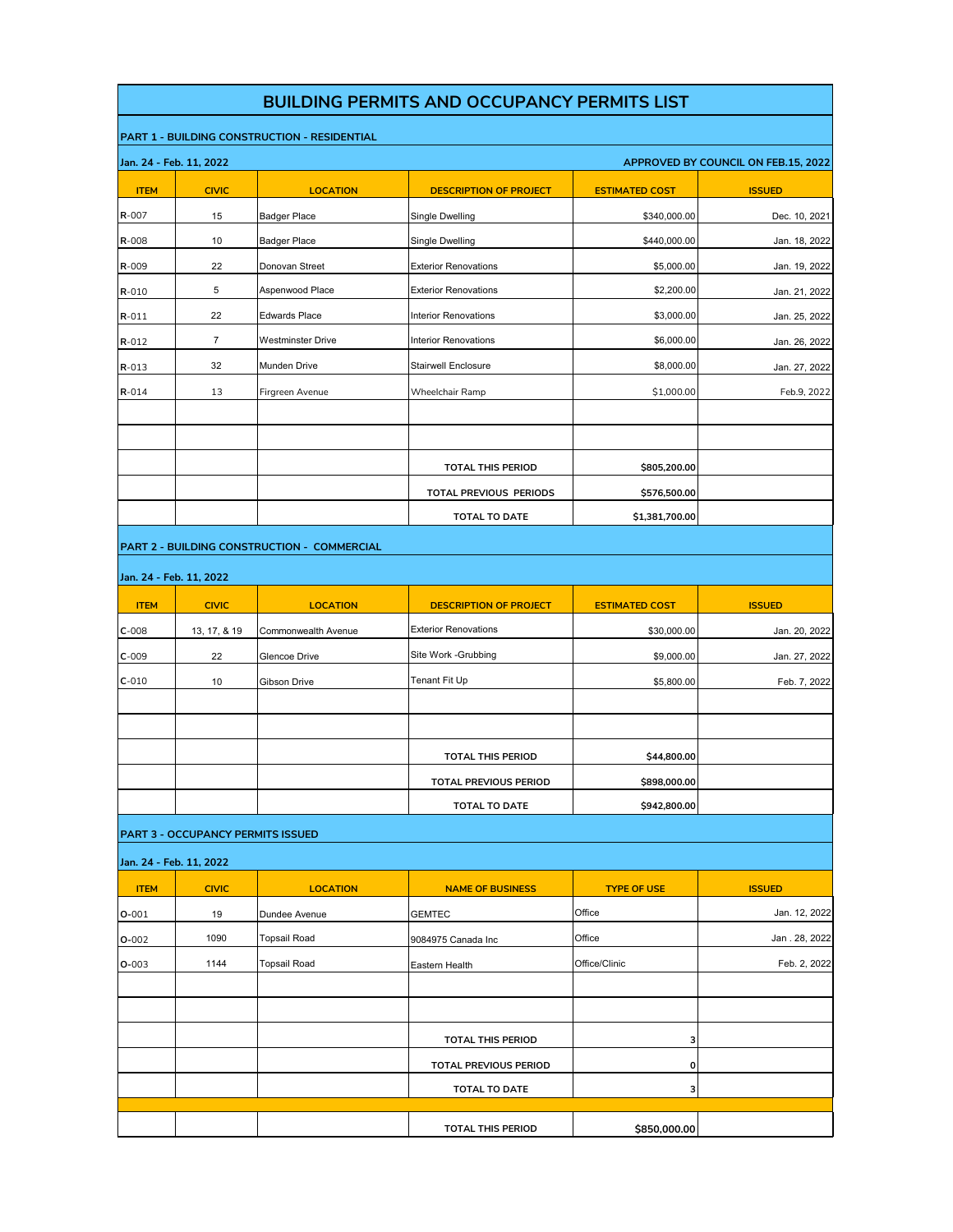|  | <b>TOTAL PREVIOUS PERIOD</b> | 1,474,500.00   |  |
|--|------------------------------|----------------|--|
|  | <b>TOTAL TO DATE</b>         | \$2,324,500.00 |  |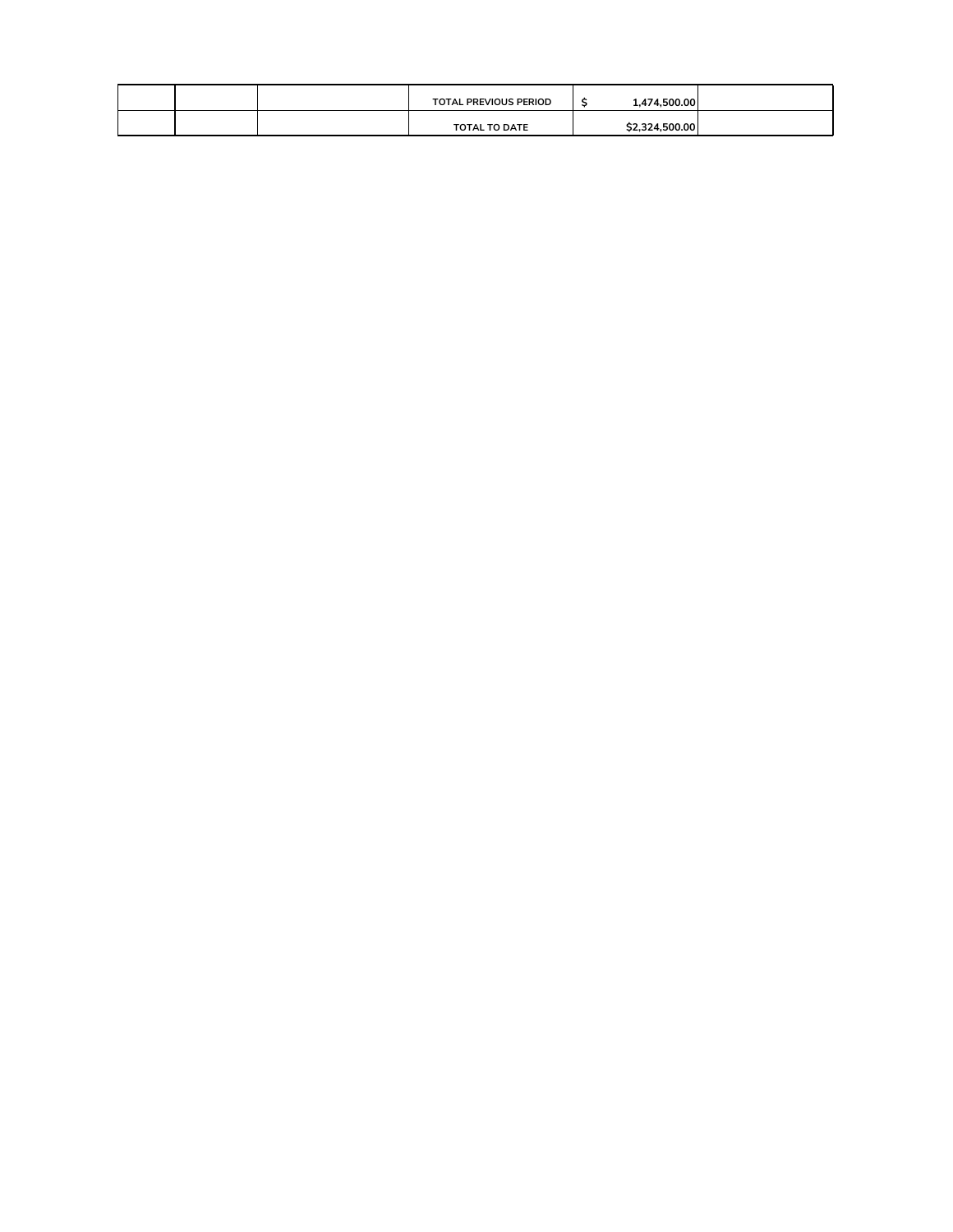|                                       | <b>BUILDING PERMITS AND OCCUPANCY PERMITS LIST</b> |                                                     |                               |                       |                                     |  |  |
|---------------------------------------|----------------------------------------------------|-----------------------------------------------------|-------------------------------|-----------------------|-------------------------------------|--|--|
|                                       |                                                    | <b>PART 1 - BUILDING CONSTRUCTION - RESIDENTIAL</b> |                               |                       |                                     |  |  |
| Feb. 14 - Mar. 4, 2022                |                                                    |                                                     |                               |                       | APPROVED BY COUNCIL ON MAR. 8, 2022 |  |  |
| <b>ITEM</b>                           | <b>CIVIC</b>                                       | <b>LOCATION</b>                                     | <b>DESCRIPTION OF PROJECT</b> | <b>ESTIMATED COST</b> | <b>ISSUED</b>                       |  |  |
| R-015                                 | 13                                                 | Firgreen Avenue                                     | Wheelchair Ramp               | 1,000.00              | Feb. 09, 2022                       |  |  |
| R-016                                 | 25                                                 | Sunrise Avenue                                      | Accessory Building            | 1,000.00              | Feb. 09, 2022                       |  |  |
| $R - 017$                             | 37                                                 | Carleton Drive                                      | Rear Deck                     | 8,000.00              | Feb. 11, 2022                       |  |  |
| R-018                                 | 37                                                 | Carleton Drive                                      | Platform                      | 1,000.00              | Feb. 11, 2022                       |  |  |
| R-019                                 | 37                                                 | Carleton Drive                                      | Side Deck                     | 1,500.00              | Feb. 11, 2022                       |  |  |
| $R - 020$                             | 19                                                 | <b>Hubbard Place</b>                                | Interior Renovations          | 1,000.00              | Feb. 11, 2022                       |  |  |
| $R - 021$                             | 18                                                 | Crocker Place                                       | Accessory Building - Existing | 10,000.00             | Feb. 18, 2022                       |  |  |
| $R - 022$                             | 4                                                  | <b>Brant Drive</b>                                  | <b>Basement Development</b>   | 5,000.00              | Feb. 18, 2022                       |  |  |
| $R - 023$                             | 6A                                                 | O'Keefe Avenue                                      | Single Dwelling               | 200,000.00            | Feb. 21, 2022                       |  |  |
| $R - 024$                             | 6B                                                 | O'Keefe Avenue                                      | Single Dwelling               | 200,000.00            | Feb. 21, 2022                       |  |  |
| $R - 025$                             | 13                                                 | Diamond Place                                       | Widen Driveway                | 3,000.00              | Feb. 23, 2022                       |  |  |
|                                       |                                                    |                                                     |                               |                       |                                     |  |  |
|                                       |                                                    |                                                     | <b>TOTAL THIS PERIOD</b>      | \$431,500.00          |                                     |  |  |
|                                       |                                                    |                                                     | TOTAL PREVIOUS PERIOD         | \$1,381,700.00        |                                     |  |  |
|                                       |                                                    |                                                     | <b>TOTAL TO DATE</b>          | \$1,813,200.00        |                                     |  |  |
|                                       |                                                    | <b>PART 2 - BUILDING CONSTRUCTION - COMMERCIAL</b>  |                               |                       |                                     |  |  |
|                                       |                                                    |                                                     |                               |                       |                                     |  |  |
| Feb. 14 - Mar. 4, 2022<br><b>ITEM</b> |                                                    | <b>LOCATION</b>                                     | <b>DESCRIPTION OF PROJECT</b> | <b>ESTIMATED COST</b> | <b>ISSUED</b>                       |  |  |
|                                       | <b>CIVIC</b>                                       |                                                     |                               |                       |                                     |  |  |
| $C-011$                               | 164                                                | Old Placentia Road                                  | Sign                          | 17,000.00             | Nov. 10, 2021                       |  |  |
| $C-012$                               | 1016                                               | <b>Topsail Road</b>                                 | Renovations                   | 12,000.00             | Dec. 03, 2021                       |  |  |
| $C-013$                               | 78                                                 | Glencoe Drive                                       | Extension                     | 800,000.00            | Feb. 02, 2022                       |  |  |
| $C-014$                               | 930-940                                            | Blackmarsh Road                                     | Development                   | \$3,728,000.00        | Feb. 23, 2022                       |  |  |
| $C-015$                               | 13-17                                              | Commonwealth Avenue                                 | <b>Interior Renovations</b>   | \$57,000.00           | Feb. 24,2022                        |  |  |
| $C-016$                               | 253                                                | Commonwealth Avenue                                 | <b>Interior Renovations</b>   | \$5,000.00            | Mar. 01, 2022                       |  |  |
|                                       |                                                    |                                                     |                               |                       |                                     |  |  |
|                                       |                                                    |                                                     | <b>TOTAL THIS PERIOD</b>      | \$4,619,000.00        |                                     |  |  |
|                                       |                                                    |                                                     | <b>TOTAL PREVIOUS PERIOD</b>  | \$942,800.00          |                                     |  |  |
|                                       |                                                    |                                                     | <b>TOTAL TO DATE</b>          | \$5,561,800.00        |                                     |  |  |
|                                       |                                                    | <b>PART 3 - OCCUPANCY PERMITS ISSUED</b>            |                               |                       |                                     |  |  |
| Feb. 14 - Mar. 4, 2022                |                                                    |                                                     |                               |                       |                                     |  |  |
| <b>ITEM</b>                           | <b>CIVIC</b>                                       | <b>LOCATION</b>                                     | <b>NAME OF BUSINESS</b>       | <b>TYPE OF USE</b>    | <b>ISSUED</b>                       |  |  |
| $O - 004$                             | 1154                                               | <b>Topsail Road</b>                                 | <b>Special Olympics NL</b>    | Retail/Office         | Feb. 14, 2022                       |  |  |
| $O - 005$                             | 10                                                 | Gibson Drive                                        | <b>NFLD Hearing Health</b>    | Office / Clinic       | Feb. 17, 2022                       |  |  |
|                                       |                                                    |                                                     |                               |                       |                                     |  |  |
|                                       |                                                    |                                                     | <b>TOTAL THIS PERIOD</b>      | 2                     |                                     |  |  |
|                                       |                                                    |                                                     | TOTAL PREVIOUS PERIOD         | 3                     |                                     |  |  |
|                                       |                                                    |                                                     | <b>TOTAL TO DATE</b>          | 5                     |                                     |  |  |
|                                       |                                                    |                                                     |                               |                       |                                     |  |  |
|                                       |                                                    |                                                     | <b>TOTAL THIS PERIOD</b>      | \$5,050,500.00        |                                     |  |  |
|                                       |                                                    |                                                     | TOTAL PREVIOUS PERIODS        | \$2,324,500.00        |                                     |  |  |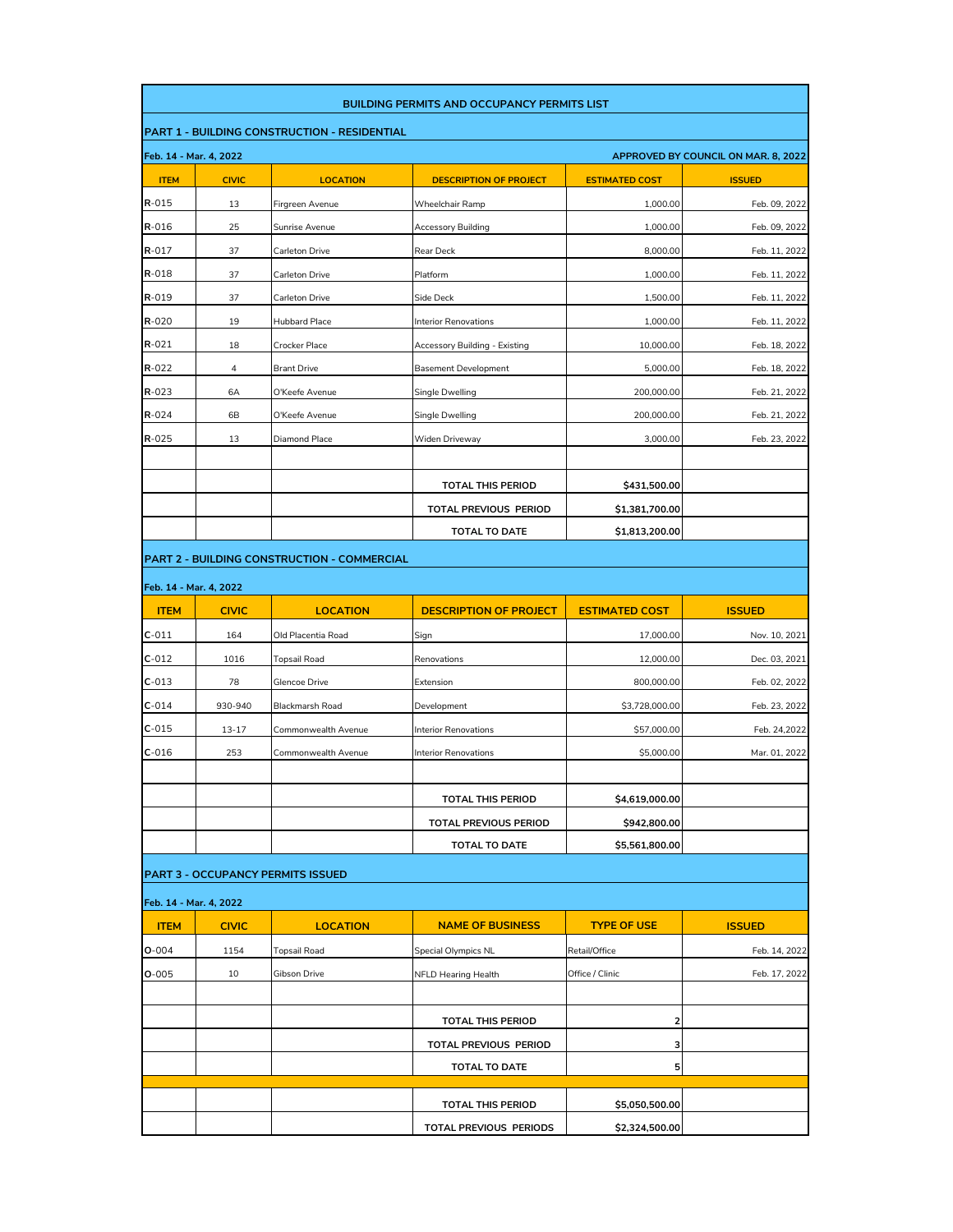|  | <b>TOTAL TO DATE</b> | nn<br>nn |  |
|--|----------------------|----------|--|
|  |                      |          |  |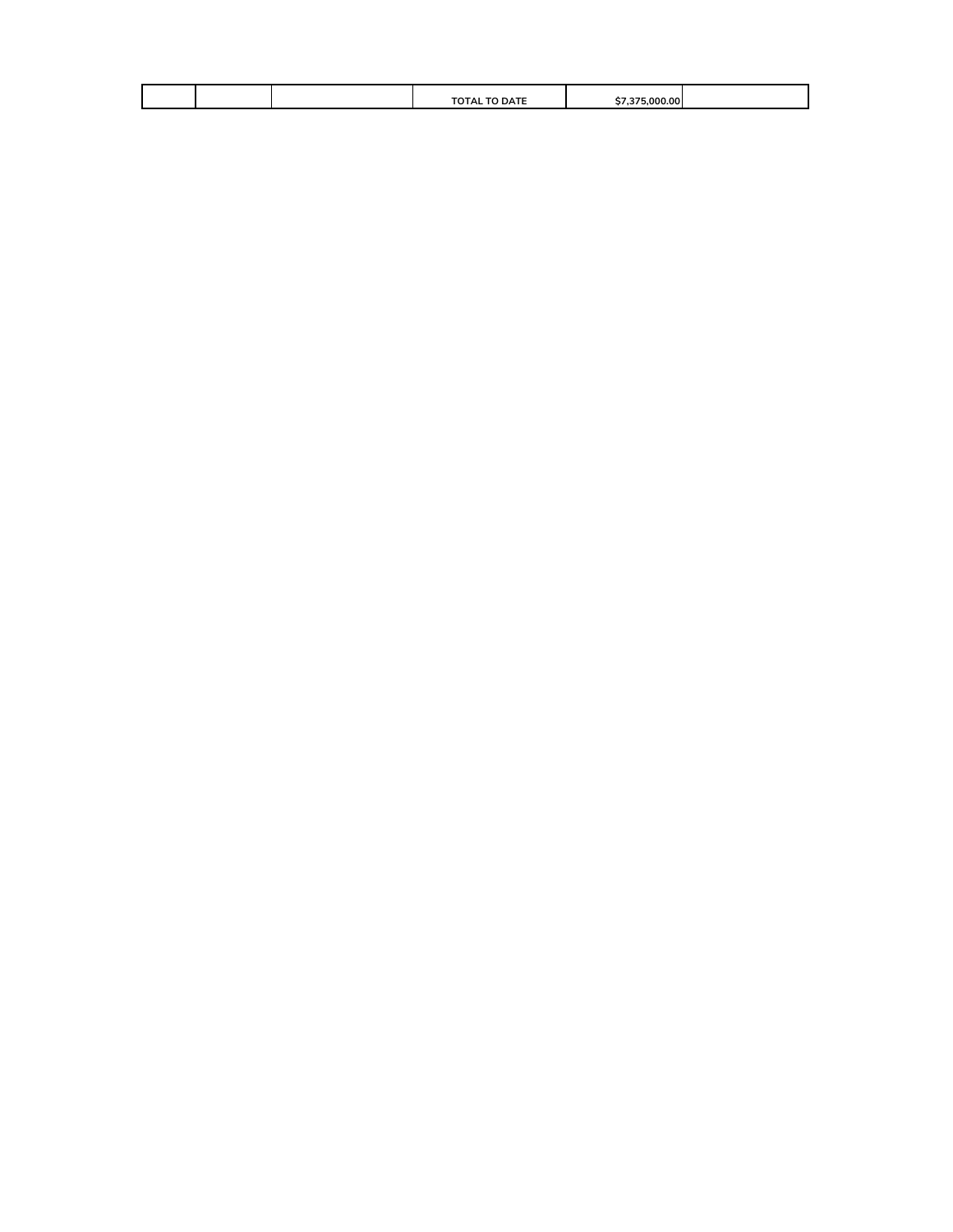| <b>BUILDING PERMITS AND OCCUPANCY PERMITS LIST</b> |              |                                                     |                                 |                           |                                      |
|----------------------------------------------------|--------------|-----------------------------------------------------|---------------------------------|---------------------------|--------------------------------------|
|                                                    |              | <b>PART 1 - BUILDING CONSTRUCTION - RESIDENTIAL</b> |                                 |                           |                                      |
| Mar. 7 - 18, 2022                                  |              |                                                     |                                 |                           | APPROVED BY COUNCIL ON MAR. 22, 2022 |
| <b>ITEM</b>                                        | <b>CIVIC</b> | <b>LOCATION</b>                                     | <b>DESCRIPTION OF PROJECT</b>   | <b>ESTIMATED COST</b>     | <b>ISSUED</b>                        |
| $R - 026$                                          | 3            | <b>Fleet Street</b>                                 | <b>Exterior Renovations</b>     | \$65,000.00               | Mar. 03, 2022                        |
| R-027                                              | 14           | Murley Drive                                        | Accessory Building - Existing   | \$1,000.00                | Mar. 07, 2022                        |
| R-028                                              | 15           | Osmond Place                                        | Accessory Building              | \$3,500.00                | Mar. 07, 2022                        |
| R-029                                              | $\mathbf{1}$ | Lady Anne Place                                     | Accessory Building              | \$1,200.00                | Mar. 11, 2022                        |
| R-030                                              | 23           | <b>Wilcox Place</b>                                 | Accessory Building - Existing   | \$1,200.00                | Mar. 11, 2022                        |
| R-031                                              | 3            | Finlaystone Drive                                   | Accessory Building - Existing   | \$1,000.00                | Mar. 11, 2022                        |
|                                                    |              |                                                     |                                 |                           |                                      |
|                                                    |              |                                                     |                                 |                           |                                      |
|                                                    |              |                                                     | <b>TOTAL THIS PERIOD</b>        | \$72,900.00               |                                      |
|                                                    |              |                                                     | TOTAL PREVIOUS PERIODS          | \$1,813,200.00            |                                      |
|                                                    |              |                                                     | <b>TOTAL TO DATE</b>            | \$1,886,100.00            |                                      |
|                                                    |              | <b>PART 2 - BUILDING CONSTRUCTION - COMMERCIAL</b>  |                                 |                           |                                      |
|                                                    |              |                                                     |                                 |                           |                                      |
| Mar. 7 - 18, 2022                                  |              |                                                     |                                 |                           |                                      |
| <b>ITEM</b>                                        | <b>CIVIC</b> | <b>LOCATION</b>                                     | <b>DESCRIPTION OF PROJECT</b>   | <b>ESTIMATED COST</b>     | <b>ISSUED</b>                        |
| $C-017$                                            | 181          | Commonwealth Avenue                                 | <b>Interior Renovations</b>     | \$5,000.00                | Mar. 01, 2022                        |
| $C-018$                                            | $\mathbf{1}$ | Commonwealth Avenue                                 | Sign                            | \$3,500.00                | Mar. 15, 2022                        |
|                                                    |              |                                                     |                                 |                           |                                      |
|                                                    |              |                                                     | <b>TOTAL THIS PERIOD</b>        | \$8,500.00                |                                      |
|                                                    |              |                                                     | TOTAL PREVIOUS PERIOD           | \$5,561,800.00            |                                      |
|                                                    |              |                                                     | <b>TOTAL TO DATE</b>            | \$5,570,300.00            |                                      |
|                                                    |              | <b>PART 3 - OCCUPANCY PERMITS ISSUED</b>            |                                 |                           |                                      |
| Mar. 7 - 18, 2022                                  |              |                                                     |                                 |                           |                                      |
| <b>ITEM</b>                                        | <b>CIVIC</b> | <b>LOCATION</b>                                     | <b>NAME OF BUSINESS</b>         | <b>TYPE OF USE</b>        | <b>ISSUED</b>                        |
| $O-06$                                             | 3            | Moffat Road                                         | Safety NL                       | Office                    | Mar. 04, 2022                        |
| $O - O7$                                           | 6            | Commonwealth Avenue                                 | <b>Barking Beauties</b>         | Retail                    | Mar. 04, 2022                        |
| $O - 08$                                           | 1147         | <b>Topsail Road</b>                                 | Quilter's Quest Fabric Shoppe   | Retail                    | Mar. 08, 2022                        |
| $O - O9$                                           | 7A           | Commonwealth Avenue                                 | Midguard Gaming                 | Retail                    | Mar.08, 2022                         |
| $O-10$                                             | 60           | Clyde Avenue                                        | Molson Coors Canada             | Warehouse                 | Mar. 10, 2022                        |
| $O-11$                                             | 39           | Sagona Avenue                                       | Pivot Cross Sport               | <b>Recreation/Fitness</b> | Mar. 11, 2022                        |
| $O-12$                                             | 3            | Moffatt Road                                        | Moving Pictures Dance Co.       | Dance Studio              | Mar. 11, 2022                        |
| $O-13$                                             | 54B          | Clyde Avenue                                        | Horseshoe Hill Construction     | Office                    | Mar. 11, 2022                        |
| O-14                                               | 1147         | <b>Topsail Road</b>                                 | <b>Elements Massage Therapy</b> | Massage Therapy / Office  | Mar. 11, 2022                        |
|                                                    |              |                                                     |                                 |                           |                                      |
|                                                    |              |                                                     | <b>TOTAL THIS PERIOD</b>        | 9                         |                                      |
|                                                    |              |                                                     | TOTAL PREVIOUS PERIOD           | 5                         |                                      |
|                                                    |              |                                                     | <b>TOTAL TO DATE</b>            | 14                        |                                      |
|                                                    |              |                                                     |                                 |                           |                                      |
|                                                    |              |                                                     | <b>TOTAL THIS PERIOD</b>        | \$81,400.00               |                                      |
|                                                    |              |                                                     | TOTAL PREVIOUS PERIOD           | \$<br>7,375,000.00        |                                      |
|                                                    |              |                                                     | TOTAL TO DATE                   | \$7,456,400.00            |                                      |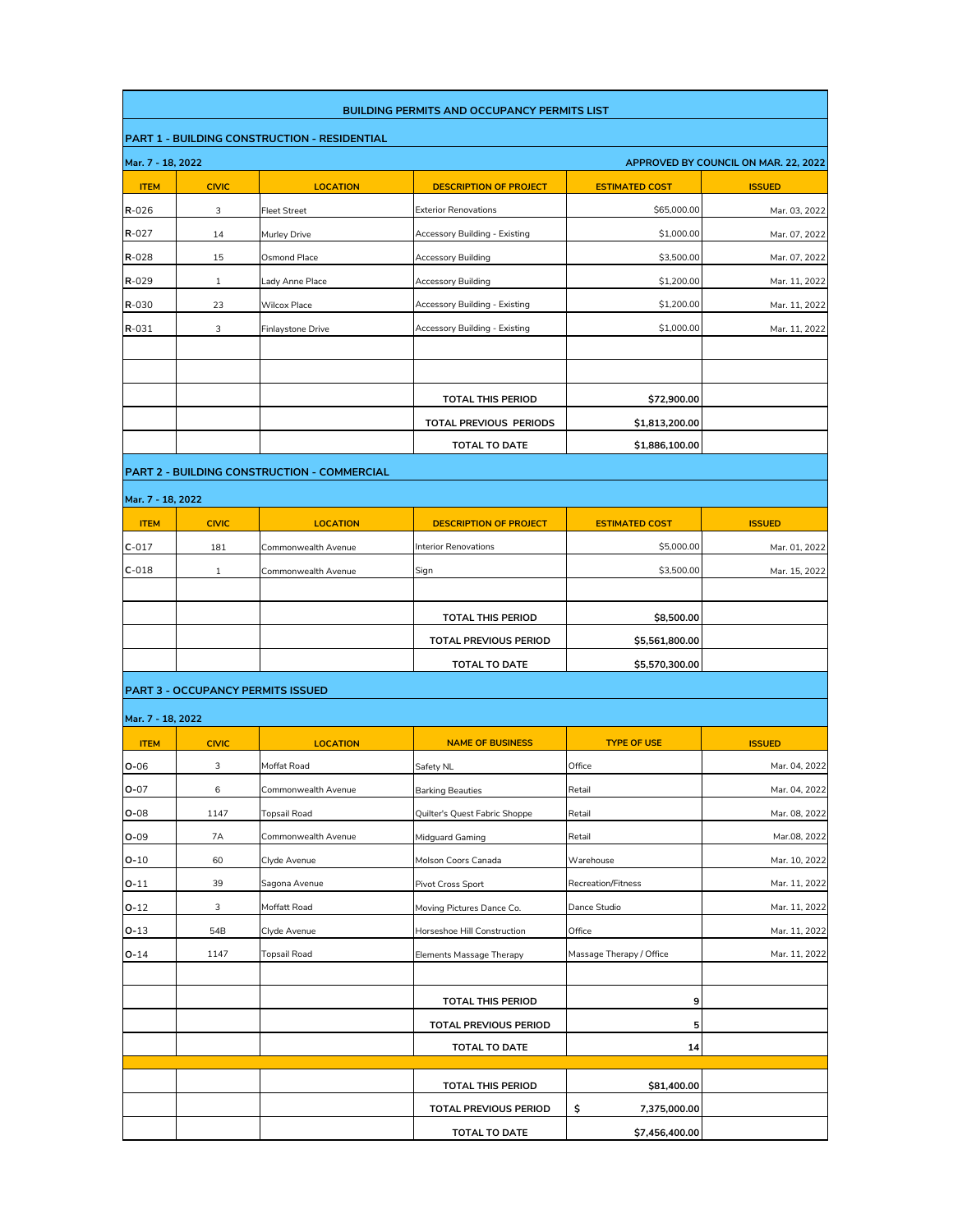|             | <b>BUILDING PERMITS AND OCCUPANCY PERMITS LIST</b>             |                                             |                               |                       |               |  |  |
|-------------|----------------------------------------------------------------|---------------------------------------------|-------------------------------|-----------------------|---------------|--|--|
|             | PART 1 - BUILDING CONSTRUCTION - RESIDENTIAL                   |                                             |                               |                       |               |  |  |
|             | Mar. 21 - Apr. 1, 2022<br>APPROVED BY COUNCIL ON APRIL 5, 2022 |                                             |                               |                       |               |  |  |
| <b>ITEM</b> | <b>CIVIC</b>                                                   | <b>LOCATION</b>                             | <b>DESCRIPTION OF PROJECT</b> | <b>ESTIMATED COST</b> | <b>ISSUED</b> |  |  |
| R-032       | 20                                                             | Medley Pace                                 | <b>Accessory Building</b>     | \$5,000.00            | Mar.23, 2022  |  |  |
| R-033       | 17                                                             | Kennedy Place                               | <b>Accessory Building</b>     | \$5,000.00            | Mar.23, 2022  |  |  |
| R-034       | 38                                                             | <b>First Street</b>                         | <b>Interior Renovations</b>   | \$7,000.00            | Mar.24, 2022  |  |  |
| R-035       | 14                                                             | Sycamore Place                              | Deck                          | \$3,000.00            | Mar.24, 2022  |  |  |
| R-036       | 18                                                             | Halleran Place                              | Fence                         | \$5,000.00            | Mar. 25, 2022 |  |  |
| R-037       | 1                                                              | Ingerman Street                             | Repair Fire Damage            | \$10,000.00           | Mar. 28, 2022 |  |  |
|             |                                                                |                                             |                               |                       |               |  |  |
|             |                                                                |                                             |                               |                       |               |  |  |
|             |                                                                |                                             |                               |                       |               |  |  |
|             |                                                                |                                             | <b>TOTAL THIS PERIOD</b>      | \$35,000.00           |               |  |  |
|             |                                                                |                                             | TOTAL PREVIOUS PERIODS        | \$1,886,100.00        |               |  |  |
|             |                                                                |                                             | <b>TOTAL TO DATE</b>          | \$1,921,100.00        |               |  |  |
|             |                                                                | PART 2 - BUILDING CONSTRUCTION - COMMERCIAL |                               |                       |               |  |  |
|             | Mar. 21 - Apr. 1, 2022                                         |                                             |                               |                       |               |  |  |
| <b>ITEM</b> | <b>CIVIC</b>                                                   | <b>LOCATION</b>                             | <b>DESCRIPTION OF PROJECT</b> | <b>ESTIMATED COST</b> | <b>ISSUED</b> |  |  |
| $C-019$     | $\overline{c}$                                                 | <b>Bruce Street</b>                         | Tenant Fit Up                 | \$70,000.00           | Feb. 3, 2022  |  |  |
| $C-020$     | 1174                                                           | <b>Topsail Road</b>                         | Extension (Foundation Only)   | \$10,000.00           | Mar.11, 2022  |  |  |
|             |                                                                |                                             |                               |                       |               |  |  |
|             |                                                                |                                             |                               |                       |               |  |  |
|             |                                                                |                                             |                               |                       |               |  |  |
|             |                                                                |                                             | <b>TOTAL THIS PERIOD</b>      | \$80,000.00           |               |  |  |
|             |                                                                |                                             | <b>TOTAL PREVIOUS PERIOD</b>  | \$5,570,300.00        |               |  |  |
|             |                                                                |                                             | TOTAL TO DATE                 | \$5,650,300.00        |               |  |  |
|             |                                                                | <b>PART 3 - OCCUPANCY PERMITS ISSUED</b>    |                               |                       |               |  |  |
|             | Mar. 21 - Apr. 1, 2022                                         |                                             |                               |                       |               |  |  |
| <b>ITEM</b> | <b>CIVIC</b>                                                   | <b>LOCATION</b>                             | <b>NAME OF BUSINESS</b>       | <b>TYPE OF USE</b>    | <b>ISSUED</b> |  |  |
|             |                                                                |                                             |                               |                       |               |  |  |
|             |                                                                |                                             |                               |                       |               |  |  |
|             |                                                                |                                             |                               |                       |               |  |  |
|             |                                                                |                                             | <b>TOTAL THIS PERIOD</b>      |                       |               |  |  |
|             |                                                                |                                             | <b>TOTAL PREVIOUS PERIOD</b>  | 14                    |               |  |  |
|             |                                                                |                                             | TOTAL TO DATE                 | 14                    |               |  |  |
|             |                                                                |                                             |                               |                       |               |  |  |
|             |                                                                |                                             | <b>TOTAL THIS PERIOD</b>      | \$115,000.00          |               |  |  |
|             |                                                                |                                             | <b>TOTAL PREVIOUS PERIOD</b>  | \$<br>7,456,400.00    |               |  |  |
|             |                                                                |                                             | TOTAL TO DATE                 | \$7,571,400.00        |               |  |  |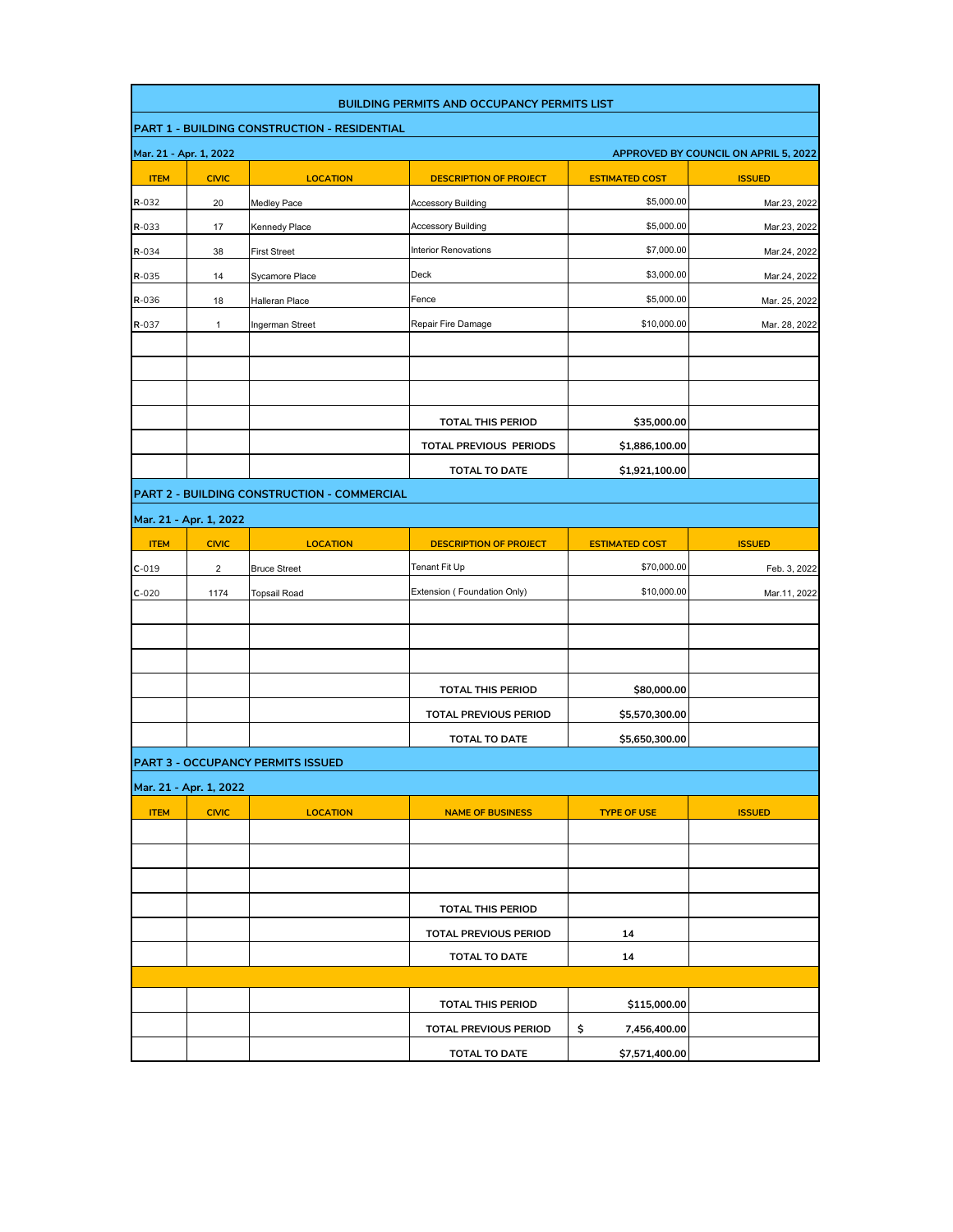|                                                          | <b>BUILDING PERMITS AND OCCUPANCY PERMITS LIST</b>  |                      |                               |                       |                 |  |  |  |  |
|----------------------------------------------------------|-----------------------------------------------------|----------------------|-------------------------------|-----------------------|-----------------|--|--|--|--|
|                                                          | <b>PART 1 - BUILDING CONSTRUCTION - RESIDENTIAL</b> |                      |                               |                       |                 |  |  |  |  |
| April 4 - 29, 2022<br>APPROVED BY COUNCIL ON MAY 3, 2022 |                                                     |                      |                               |                       |                 |  |  |  |  |
| <b>ITEM</b>                                              | <b>CIVIC</b>                                        | <b>LOCATION</b>      | <b>DESCRIPTION OF PROJECT</b> | <b>ESTIMATED COST</b> | <b>ISSUED</b>   |  |  |  |  |
| R-038                                                    | 124                                                 | LaSalle Drive        | Single Dwelling               | \$330,000.00          | March. 03, 2022 |  |  |  |  |
| $R - 039$                                                | 42                                                  | <b>Baffin Drive</b>  | Single Dwelling               | \$375,000.00          | March 23, 2022  |  |  |  |  |
| R-040                                                    | 36                                                  | Simcoe Drive         | <b>Basement Development</b>   | \$25,000.00           | March 24, 2022  |  |  |  |  |
| $R - 041$                                                | 8                                                   | <b>Bonfoy Place</b>  | <b>Accessory Building</b>     | \$40,000.00           | March 31, 2022  |  |  |  |  |
| $R - 042$                                                | 34                                                  | Harlequin Crescent   | <b>Exterior Renovations</b>   | \$10,000.00           | March 31, 2022  |  |  |  |  |
| $R - 043$                                                | 17                                                  | Ruth Avenue          | Accessory Building            | \$1,000.00            | March 31, 2022  |  |  |  |  |
| $R - 044$                                                | 23                                                  | Whelan Avenue        | <b>Exterior Renovations</b>   | \$1,200.00            | April 4, 2022   |  |  |  |  |
| $R - 045$                                                | 10                                                  | Goldeneye Place      | Accessory Building            | \$9,800.00            | April 4, 2022   |  |  |  |  |
| $R - 046$                                                | 6                                                   | Sapphire Crescent    | <b>Interior Renovations</b>   | \$30,000.00           | April 5, 2022   |  |  |  |  |
| $R - 047$                                                | 17                                                  | Jersey Avenue        | Fence                         | \$4,400.00            | April 5, 2022   |  |  |  |  |
| $R - 048$                                                | 11                                                  | Smallwood Drive      | Fence                         | \$1,000.00            | April 6, 2022   |  |  |  |  |
| R-049                                                    | 27                                                  | <b>Hubbard Place</b> | Fence                         | \$10,000.00           | April 7, 2022   |  |  |  |  |
| R-050                                                    | 38                                                  | Wyatt Boulevard      | Deck                          | \$14,000.00           | April 11, 2022  |  |  |  |  |
| $R - 051$                                                | 41                                                  | Finlaystone Drive    | Accessory Building            | \$10,000.00           | April 14, 2022  |  |  |  |  |
| R-052                                                    | 125A                                                | Park Avenue          | Deck                          | \$5,000.00            | April 18, 2022  |  |  |  |  |
| $R - 053$                                                | 7                                                   | Talon Place          | <b>Exterior Renovations</b>   | \$13,400.00           | April 19, 2022  |  |  |  |  |
| R-054                                                    | 13                                                  | Hounsell Avenue      | Fence                         | \$2,000.00            | April 19, 2022  |  |  |  |  |
| R-055                                                    | 10                                                  | Larsen Street        | Fence                         | \$2,000.00            | April 19, 2022  |  |  |  |  |
| R-056                                                    | 12                                                  | Larsen Street        | Fence                         | \$2,000.00            | April 19,2022   |  |  |  |  |
| R-057                                                    | 14                                                  | Pleasant Avenue      | Deck                          | \$7,000.00            | April 19, 2022  |  |  |  |  |
| R-058                                                    | 15                                                  | Pollux Drive         | Deck                          | \$23,000.00           | April 21, 2022  |  |  |  |  |
| R-059                                                    | $\overline{2}$                                      | Larsen Street        | Fence                         | \$7,500.00            | April 22, 2022  |  |  |  |  |
| R-060                                                    | 23                                                  | <b>Barbor Drive</b>  | Accessory Building            | \$2,000.00            | April 22,2022   |  |  |  |  |
| R-061                                                    | 69                                                  | LaSalle Drive        | Fence                         | \$4,100.00            | April 26, 2022  |  |  |  |  |
|                                                          |                                                     |                      |                               |                       |                 |  |  |  |  |
|                                                          |                                                     |                      |                               |                       |                 |  |  |  |  |
|                                                          |                                                     |                      |                               |                       |                 |  |  |  |  |
|                                                          |                                                     |                      | <b>TOTAL THIS PERIOD</b>      | \$<br>929,400.00      |                 |  |  |  |  |
|                                                          |                                                     |                      | TOTAL PREVIOUS PERIOD         | \$<br>1,921,100.00    |                 |  |  |  |  |
|                                                          |                                                     |                      | <b>TOTAL TO DATE</b>          | \$<br>2,850,500.00    |                 |  |  |  |  |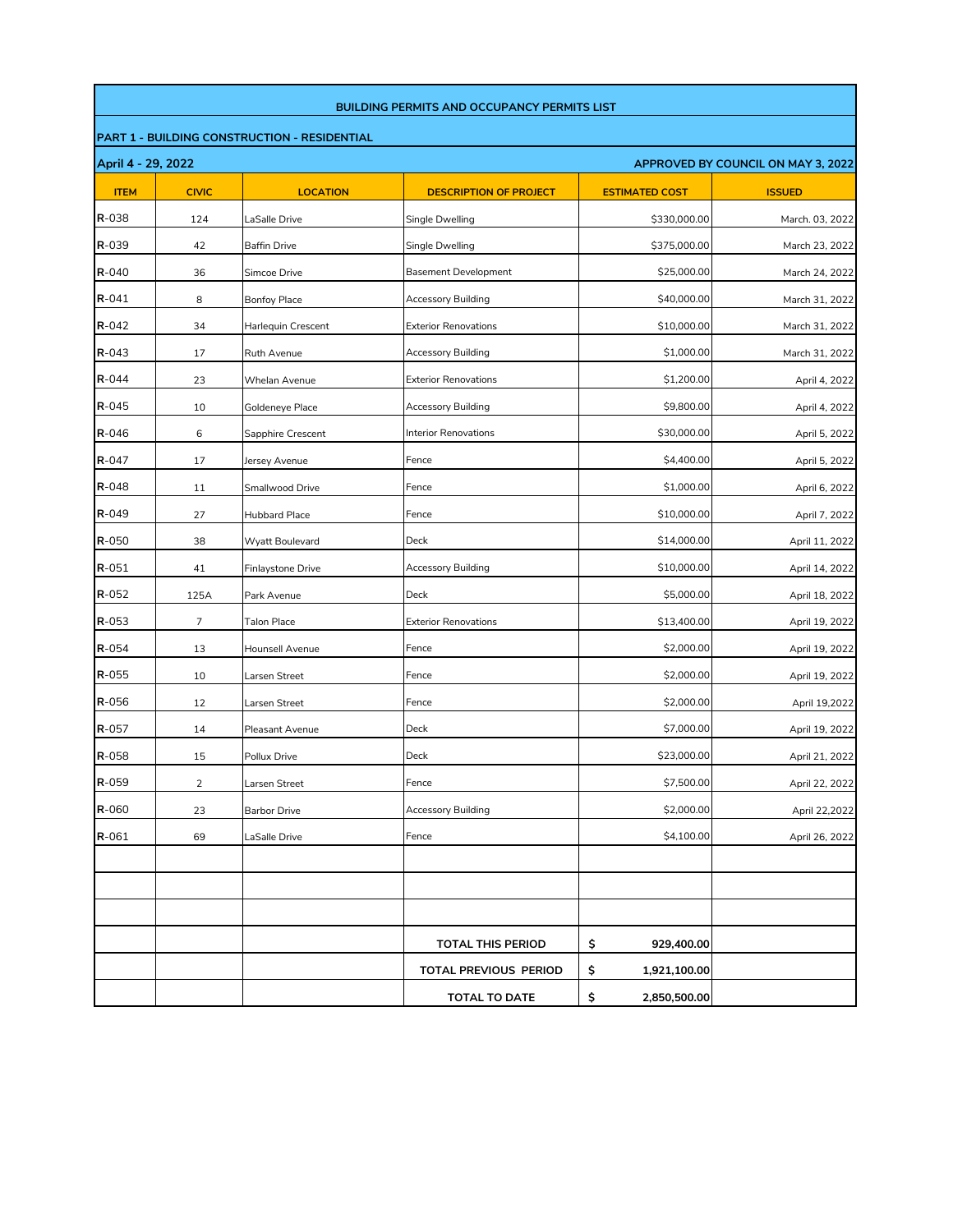|                    |                    | PART 2 - BUILDING CONSTRUCTION - COMMERCIAL |                                     |                       |                |  |  |  |  |
|--------------------|--------------------|---------------------------------------------|-------------------------------------|-----------------------|----------------|--|--|--|--|
|                    | April 4 - 29, 2022 |                                             |                                     |                       |                |  |  |  |  |
| <b>ITEM</b>        | <b>CIVIC</b>       | <b>LOCATION</b>                             | <b>DESCRIPTION OF PROJECT</b>       | <b>ESTIMATED COST</b> | <b>ISSUED</b>  |  |  |  |  |
| $C-021$            | 172                | Glencoe Drive                               | Extension                           | \$265,000.00          | April 8, 2022  |  |  |  |  |
| $C-022$            | 835                | <b>Topsail Road</b>                         | Sign                                | \$900.00              | April 26, 2022 |  |  |  |  |
|                    |                    |                                             |                                     |                       |                |  |  |  |  |
|                    |                    |                                             |                                     |                       |                |  |  |  |  |
|                    |                    |                                             |                                     |                       |                |  |  |  |  |
|                    |                    |                                             | <b>TOTAL THIS PERIOD</b>            | \$<br>265,900.00      |                |  |  |  |  |
|                    |                    |                                             | TOTAL PREVIOUS PERIOD               | \$<br>5,650,300.00    |                |  |  |  |  |
|                    |                    |                                             | <b>TOTAL TO DATE</b>                | \$<br>5,916,200.00    |                |  |  |  |  |
|                    |                    | <b>PART 3 - OCCUPANCY PERMITS ISSUED</b>    |                                     |                       |                |  |  |  |  |
| April 4 - 29, 2022 |                    |                                             |                                     |                       |                |  |  |  |  |
| <b>ITEM</b>        | <b>CIVIC</b>       | <b>LOCATION</b>                             | <b>NAME OF BUSINESS</b>             | <b>TYPE OF USE</b>    | <b>ISSUED</b>  |  |  |  |  |
| $O - 015$          | 18                 | Leger Crescent                              |                                     | Home Business         | April 5, 2022  |  |  |  |  |
| $O - 016$          | $\mathbf{1}$       | Commonwealth Avenue                         | Code Ninjas                         | Office/School         | April 7, 2022  |  |  |  |  |
| $O - 017$          | 46                 | <b>Baffin Drive</b>                         | Rostotski Dog Training/Cat Grooming | Home Business         | April 11,2022  |  |  |  |  |
| $O - 018$          | 27                 | Glencoe Drive                               | 65608 NL and Labrador Inc.          | Automotive Repair     | April 12, 2022 |  |  |  |  |
| $O - 019$          | 54A                | Clyde Avenue                                | OK Tire                             | Warehouse             | April 19,2022  |  |  |  |  |
| $O - 020$          | 19                 | Clyde Avenue                                | <b>Household Movers</b>             | Warehouse             | April 21, 2022 |  |  |  |  |
| $O-021$            | 45                 | Olympic Drive                               | Robins                              | Restaurant / Take Out | April 22, 2022 |  |  |  |  |
|                    |                    |                                             |                                     |                       |                |  |  |  |  |
|                    |                    |                                             |                                     |                       |                |  |  |  |  |
|                    |                    |                                             |                                     |                       |                |  |  |  |  |
|                    |                    |                                             | <b>TOTAL THIS PERIOD</b>            | 7                     |                |  |  |  |  |
|                    |                    |                                             | TOTAL PREVIOUS PERIOD               | 15                    |                |  |  |  |  |
|                    |                    |                                             | <b>TOTAL TO DATE</b>                | 22                    |                |  |  |  |  |
|                    |                    |                                             |                                     |                       |                |  |  |  |  |
|                    |                    |                                             | <b>TOTAL THIS PERIOD</b>            | \$<br>1,195,300.00    |                |  |  |  |  |
|                    |                    |                                             | TOTAL PREVIOUS PERIOD               | \$<br>7,571,400.00    |                |  |  |  |  |
|                    |                    |                                             | TOTAL TO DATE                       | \$<br>8,766,700.00    |                |  |  |  |  |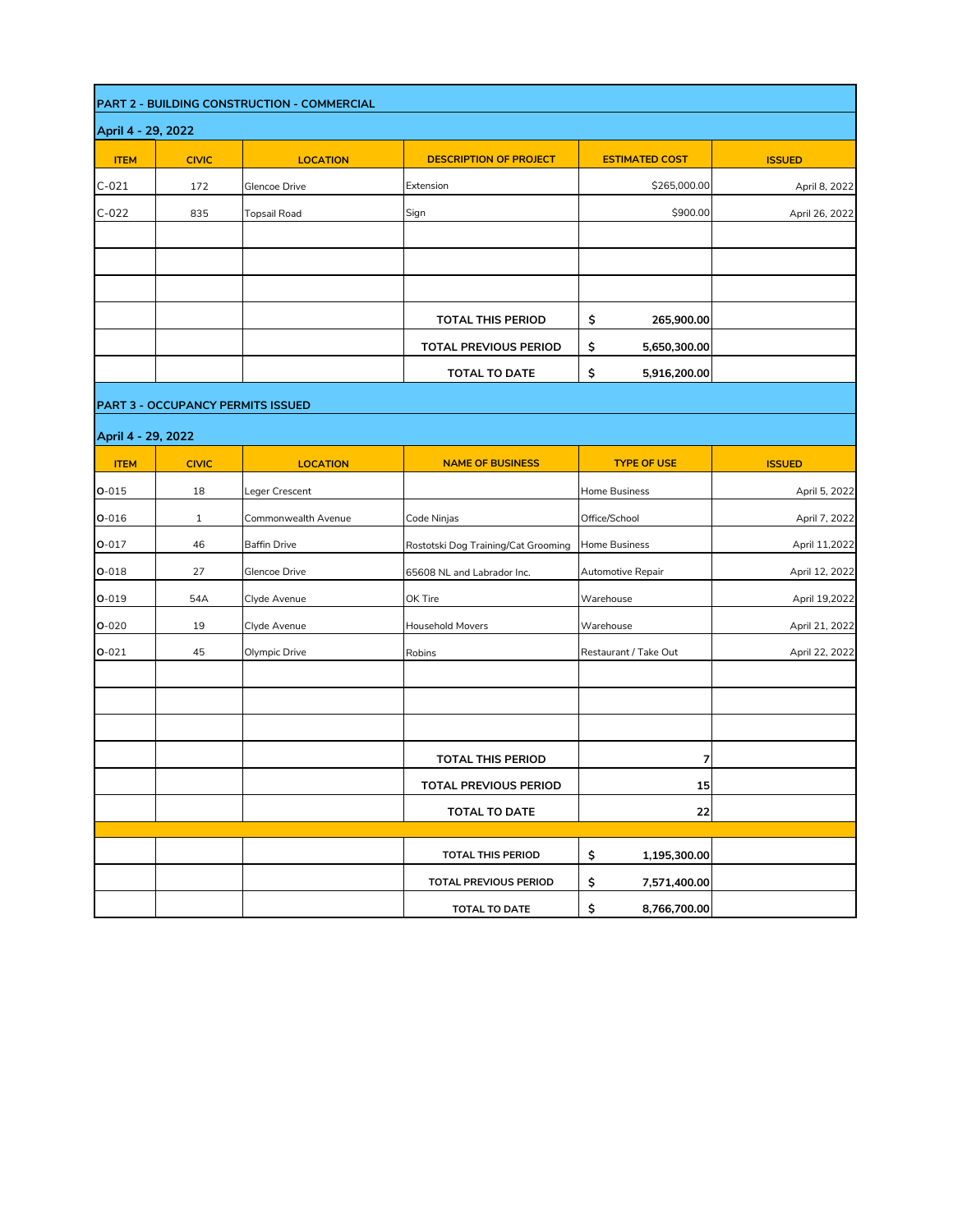|                                                     | <b>BUILDING PERMITS AND OCCUPANCY PERMITS LIST</b>      |                         |                               |                       |                |  |  |  |
|-----------------------------------------------------|---------------------------------------------------------|-------------------------|-------------------------------|-----------------------|----------------|--|--|--|
| <b>PART 1 - BUILDING CONSTRUCTION - RESIDENTIAL</b> |                                                         |                         |                               |                       |                |  |  |  |
|                                                     | May 2 - 13, 2022<br>APPROVED BY COUNCIL ON MAY 17, 2022 |                         |                               |                       |                |  |  |  |
| <b>ITEM</b>                                         | <b>CIVIC</b>                                            | <b>LOCATION</b>         | <b>DESCRIPTION OF PROJECT</b> | <b>ESTIMATED COST</b> | <b>ISSUED</b>  |  |  |  |
| R-062                                               | 5                                                       | Putney Place            | Interior Renovations          | 15,000.00             | Feb. 23,2022   |  |  |  |
| $R - 063$                                           | 17                                                      | <b>Badger Place</b>     | Single Dwelling               | 360,000.00            | April 12, 2022 |  |  |  |
| $R - 064$                                           | 12                                                      | Moores Drive            | Widen Driveway                | 5,000.00              | April 12, 2022 |  |  |  |
| $R - 065$                                           | 12                                                      | Moores Drive            | <b>Accessory Building</b>     | 12,000,               | April 12, 2022 |  |  |  |
| R-066                                               | 17                                                      | <b>Babb Crescent</b>    | <b>Accessory Building</b>     | 3,500.00              | April 26, 2022 |  |  |  |
| R-067                                               | 8                                                       | LaSalle Drive           | Site Work                     | 2,900.00              | April 27, 2022 |  |  |  |
| R-068                                               | 24                                                      | Finlaystone Drive       | Accessory Building            | 6,000.00              | April 27, 2022 |  |  |  |
| R-069                                               | 137                                                     | Sunrise Avenue          | Deck / Veranda                | 7,000.00              | April 27, 2022 |  |  |  |
| R-070                                               | 15                                                      | Murley Drive            | Deck / Veranda                | 4,000.00              | April 28, 2022 |  |  |  |
| $R - 071$                                           | 18                                                      | Michener Avenue         | <b>Exterior Renovations</b>   | 2.000.00              | April 28, 2022 |  |  |  |
| R-072                                               | 95                                                      | Munden Drive            | Deck / Veranda                | 2,000.00              | April 28, 2022 |  |  |  |
| $R - 073$                                           | 1                                                       | Gates Place             | <b>Exterior Renovations</b>   | 19,000.00             | April 28, 2022 |  |  |  |
| R-074                                               | 10                                                      | Frontenac Avenue        | Widen Driveway                | 4,000.00              | April 28, 2022 |  |  |  |
| R-075                                               | 36                                                      | Laumann Place           | <b>Accessory Building</b>     | 1,000.00              | April 29, 2022 |  |  |  |
| R-076                                               | 2                                                       | <b>Wembley Crescent</b> | Accessory Building            | 7,000.00              | May 2, 2022    |  |  |  |
| R-077                                               | 50                                                      | <b>Emerald Drive</b>    | Fence                         | 5,500.00              | May 2, 2022    |  |  |  |
| <b>R-078</b>                                        | $\overline{2}$                                          | Montgomery Street       | <b>Exterior Renovations</b>   | 25,000.00             | May 3, 2022    |  |  |  |
| $R - 079$                                           | 5                                                       | <b>Fourth Street</b>    | <b>Exterior Renovations</b>   | 6,000.00              | May 3, 2022    |  |  |  |
| R-080                                               | 11                                                      | <b>Brant Drive</b>      | Fence                         | 3,000.00              | May 4, 2022    |  |  |  |
| R-081                                               | 34                                                      | Mortimore Drive         | Deck / Veranda                | 6,000.00              | May 4, 2022    |  |  |  |
| R-082                                               | 20                                                      | Dalton Avenue # 108     | Deck / Veranda                | 400.00                | May 4, 2022    |  |  |  |
| $R - 083$                                           | 21                                                      | Simcoe Drive            | Accessory Building            | 3,000.00              | May 5, 2022    |  |  |  |
| R-084                                               | 80                                                      | Ashford Drive           | <b>Exterior Renovations</b>   | 25,000.00             | May 6, 2022    |  |  |  |
| R-085                                               | 10                                                      | Larsen Street           | Accessory Building            | 2,800.00              | May 6, 2022    |  |  |  |
| R-086                                               | 13                                                      | Paddon Place            | Fence                         | 3,000.00              | May 6, 2022    |  |  |  |
| R-087                                               | $\mathbf{1}$                                            | Murley Drive            | Accessory Building            | 10,000.00             | May 9, 2022    |  |  |  |
| R-088                                               | 22                                                      | Gushue Avenue           | <b>Exterior Renovations</b>   | 6,000.00              | May 9, 2022    |  |  |  |
|                                                     |                                                         |                         |                               |                       |                |  |  |  |
|                                                     |                                                         |                         |                               |                       |                |  |  |  |
|                                                     |                                                         |                         | <b>TOTAL THIS PERIOD</b>      | \$534,100.00          |                |  |  |  |
|                                                     |                                                         |                         | TOTAL PREVIOUS PERIODS        | \$2,850,500.00        |                |  |  |  |
|                                                     |                                                         |                         | <b>TOTAL TO DATE</b>          | \$3,384,600.00        |                |  |  |  |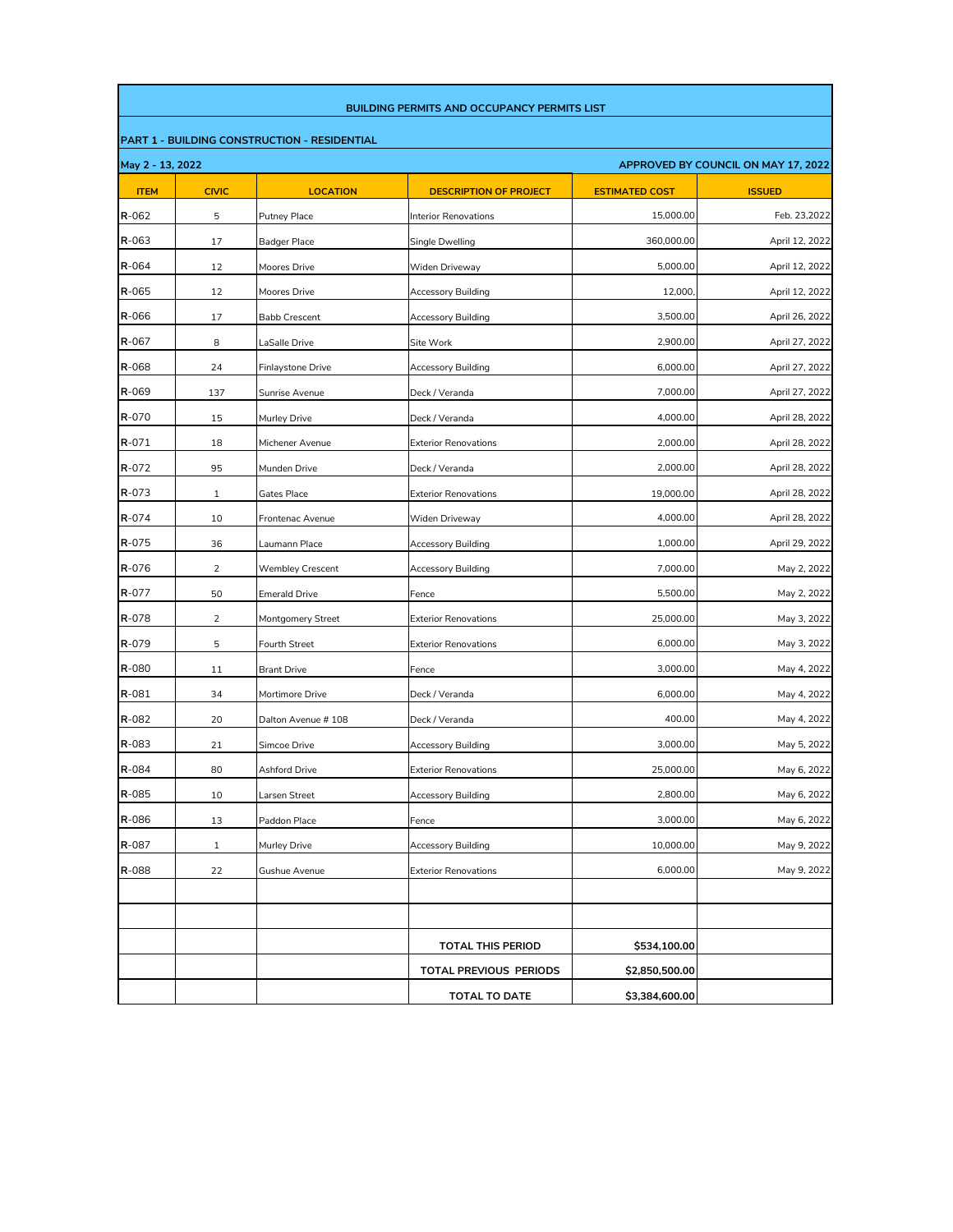|                  |                                          | PART 2 - BUILDING CONSTRUCTION - COMMERCIAL |                               |                       |                |
|------------------|------------------------------------------|---------------------------------------------|-------------------------------|-----------------------|----------------|
| May 2 - 13, 2022 |                                          |                                             |                               |                       |                |
| <b>ITEM</b>      | <b>CIVIC</b>                             | <b>LOCATION</b>                             | <b>DESCRIPTION OF PROJECT</b> | <b>ESTIMATED COST</b> | <b>ISSUED</b>  |
| $C-023$          | 1090                                     | <b>Topsail Road</b>                         | Sign                          | 2,900.00              | May 6, 2022    |
|                  |                                          |                                             |                               |                       |                |
|                  |                                          |                                             |                               |                       |                |
|                  |                                          |                                             | <b>TOTAL THIS PERIOD</b>      | \$2,900.00            |                |
|                  |                                          |                                             | <b>TOTAL PREVIOUS PERIOD</b>  | \$5,916,200.00        |                |
|                  |                                          |                                             | <b>TOTAL TO DATE</b>          | \$5,919,100.00        |                |
|                  | <b>PART 3 - OCCUPANCY PERMITS ISSUED</b> |                                             |                               |                       |                |
| May 2 - 13, 2022 |                                          |                                             |                               |                       |                |
| <b>ITEM</b>      | <b>CIVIC</b>                             | <b>LOCATION</b>                             | <b>NAME OF BUSINESS</b>       | <b>TYPE OF USE</b>    | <b>ISSUED</b>  |
| $O-022$          | $\mathbf{1}$                             | Olympic Drive                               | Hair Loft and Barber Mill     | Retail/Hair Salon     | April 27, 2022 |
| $O - 023$        | 181                                      | Commonwealth Avenue                         | Landwash Brewery              | Warehouse             | April 29, 2022 |
| $O - 024$        | 78                                       | Glencoe Drive                               | Bob Ledrew and Sons           | Warehouse             | May 2, 2022    |
| $O - 025$        | 1090                                     | <b>Topsail Road</b>                         | Orkin Canada Incorporated     | Office                | May 5, 2022    |
| $O - 026$        | 12                                       | Hubbard Place                               | E & M Production Services     | Home Based Business   | May 5, 2022    |
| $O - 027$        | $\mathbf{1}$                             | Olympic Drive                               | <b>MAJESTEA</b>               | Retail                | May 9, 2022    |
|                  |                                          |                                             |                               |                       |                |
|                  |                                          |                                             | <b>TOTAL THIS PERIOD</b>      | 6                     |                |
|                  |                                          |                                             | <b>TOTAL PREVIOUS PERIOD</b>  | 21                    |                |
|                  |                                          |                                             | <b>TOTAL TO DATE</b>          | 27                    |                |
|                  |                                          |                                             |                               |                       |                |
|                  |                                          |                                             | <b>TOTAL THIS PERIOD</b>      | \$537,000.00          |                |
|                  |                                          |                                             | <b>TOTAL PREVIOUS PERIOD</b>  | \$<br>8,766,700.00    |                |
|                  |                                          |                                             | <b>TOTAL TO DATE</b>          | \$9,303,700.00        |                |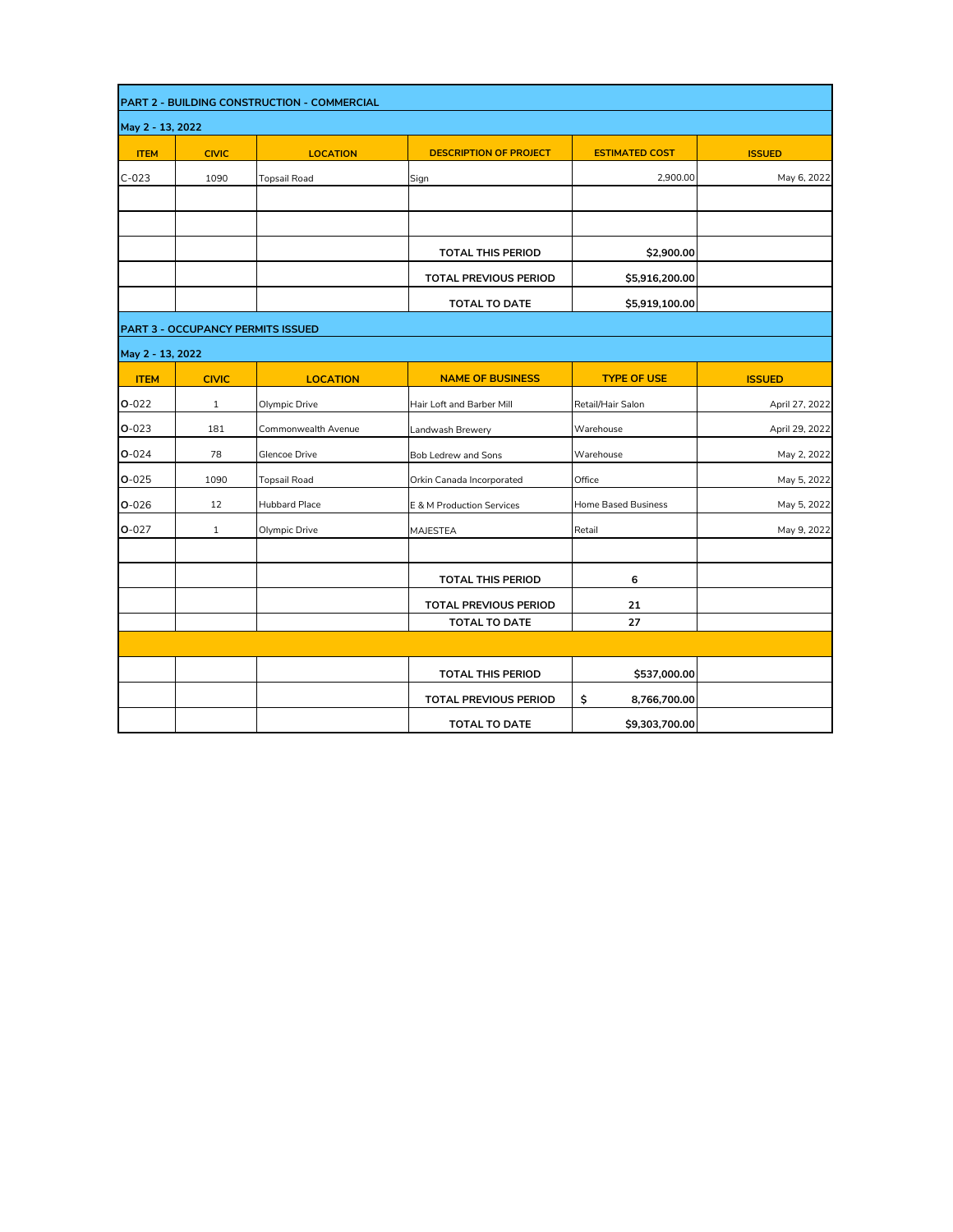|                   |                |                                              | <b>BUILDING PERMITS AND OCCUPANCY PERMITS LIST</b> |                       |                                     |
|-------------------|----------------|----------------------------------------------|----------------------------------------------------|-----------------------|-------------------------------------|
|                   |                | PART 1 - BUILDING CONSTRUCTION - RESIDENTIAL |                                                    |                       |                                     |
| May 16 - 27, 2022 |                |                                              |                                                    |                       | APPROVED BY COUNCIL ON MAY 31, 2022 |
| <b>ITEM</b>       | <b>CIVIC</b>   | <b>LOCATION</b>                              | <b>DESCRIPTION OF PROJECT</b>                      | <b>ESTIMATED COST</b> | <b>ISSUED</b>                       |
| R-089             | 74             | Smallwood Drive                              | Fence                                              | 300.00                | May 10, 2022                        |
| R-090             | 861            | <b>Topsail Road</b>                          | <b>Exterior Renovations</b>                        | 5,000.00              | May 12, 2022                        |
| R-091             | 861            | <b>Topsail Road</b>                          | <b>Interior Renovations</b>                        | 15,000.00             | May 12, 2022                        |
| R-092             | 42             | <b>Westminster Drive</b>                     | Pave Driveway                                      | 5,000.00              | May 12,2022                         |
| R-093             | 20             | Larsen Street                                | <b>Accessory Building</b>                          | 9,000.00              | May 12, 2022                        |
| R-094             | 18             | Badger Place                                 | Single Dwelling                                    | 350,000.00            | May 12, 2022                        |
| R-095             | 13             | <b>Pinebud Crescent</b>                      | <b>Exterior Renovations</b>                        | 9,500.00              | May 12, 2022                        |
| R-096             | 3              | Humber Drive                                 | <b>Exterior Renovations</b>                        | 17,000.00             | May 12, 2022                        |
| R-097             | 1              | Badger Place                                 | Single Dwelling                                    | 450,000.00            | May 13, 2022                        |
| R-098             | 113            | <b>Farrell Drive</b>                         | Patio/Deck                                         | 1,000.00              | May 13, 2022                        |
| R-099             | 9              | Pittman Place                                | <b>Accessory Building</b>                          | 2,000.00              | May 13, 2022                        |
| $R - 100$         | 9              | <b>Bettney Place</b>                         | <b>Exterior Renovations</b>                        | 10,500.00             | May 13, 2022                        |
| $R - 101$         | 159            | Smallwood Drive                              | <b>Replace Steps</b>                               | 800.00                | May 13, 2022                        |
| $R - 102$         | 32             | Wells Crescent                               | Patio/Deck                                         | 3,600.00              | May 13, 2022                        |
| $R - 103$         | 23             | St. Andrew's Avenue                          | <b>Exterior Renovations</b>                        | 8,000.00              | May 16, 2022                        |
| $R - 104$         | 38             | Mortimore Drive                              | Patio/Deck                                         | 2,000.00              | May 16, 2022                        |
| $R - 105$         | 1              | Whelan Avenue                                | Widen Driveway                                     | 1,500.00              | May 16, 2022                        |
| $R - 106$         | 39             | Pembury Close                                | Fence                                              | 8,500.00              | May 16, 2022                        |
| $R - 107$         | $\overline{2}$ | Oxford Crescent                              | Curb Cut                                           | 3,000.00              | May 18, 2022                        |
| $R-108$           | 14             | <b>Winsor Place</b>                          | Patio/Deck                                         | 400.00                | May 18, 2022                        |
| $R - 109$         | 9              | Smallwood Drive                              | Fence                                              | 3,000.00              | May 18, 2022                        |
| $R - 110$         | 70             | O'Flahery Crescent                           | Deck/Hot Tub                                       | 7,200.00              | May 18, 2022                        |
| $R - 111$         | 14             | Eriksson Crescent                            | Fence                                              | 3,000.00              | May 18, 2022                        |
| $R - 112$         | 22             | Pumphrey Avenue                              | <b>Front Steps</b>                                 | 2,500.00              | May 18, 2022                        |
| R-113             | 32             | Larsen Street                                | Fence                                              | 3,800.00              | May 18, 2022                        |
| R-114             | 18             | Larsen Street                                | <b>Accessory Building</b>                          | 3,700.00              | May 19, 2022                        |
| R-115             | 35             | Harnum Crescent                              | <b>Exterior Renovations</b>                        | 9,500.00              | May 19, 2022                        |
| R-116             | 20             | Forest Avenue                                | Pave Driveway                                      | 3,000.00              | May 19, 2022                        |
| $R-117$           | 6              | Selkirk Drive                                | <b>Accessory Building</b>                          | 4,000.00              | May 24, 2022                        |
| R-118             | 18             | Hubbard Place                                | Accessory Building                                 | 4,000.00              | May 24, 2022                        |
| R-119             | $\mathbf{1}$   | Parsons Avenue                               | Fence                                              | 500.00                | May 24, 2022                        |
|                   |                |                                              |                                                    |                       |                                     |
|                   |                |                                              |                                                    |                       |                                     |
|                   |                |                                              | <b>TOTAL THIS PERIOD</b>                           | \$946,300.00          |                                     |
|                   |                |                                              |                                                    |                       |                                     |
|                   |                |                                              | TOTAL PREVIOUS PERIODS                             | \$3,384,600.00        |                                     |
|                   |                |                                              | <b>TOTAL TO DATE</b>                               | \$4,330,900.00        |                                     |